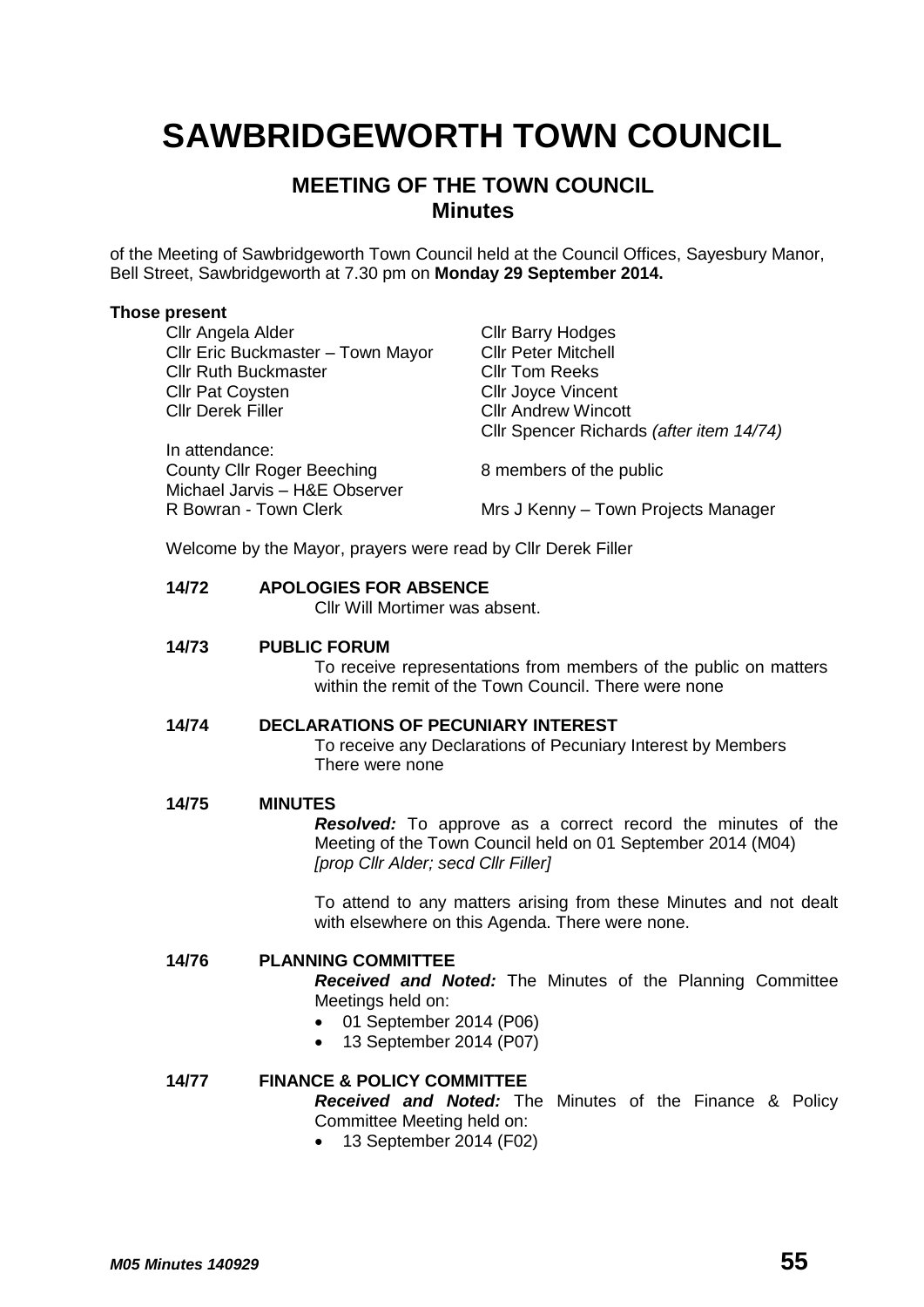## **POINT OF ORDER**

On a Point of Order relating to the next agenda item. *Resolved:* that under Standing Order 9 a ballot should determine the outcome of the co-option process. *[prop Cllr Alder; secd Cllr Filler]*

#### **14/78 CO-OPTION OF A PARISHIONER TO BE A MEMBER OF THE COUNCIL**

Four parishioners addressed the council on why they would like to serve as a member of the town council for the remainder of the term.

A ballot was made and on the first round there was no absolute majority. Candidates with one or no votes were eliminated. On the second round an absolute majority was gained by Spencer Richards and he was declared to have been co-opted to serve as a Member.

He signed the Declaration of Acceptance and was invited to join Members at the table.

Clerk asked for permission to destroy the ballot papers. *Resolved:* That the ballot papers be should be kept for some time. *[prop Cllr Mitchell; secd Cllr Vincent]*

## **14/79 COUNCIL ELECTION 2015**

A strategy to raise awareness of the local council elections that will take place in May 2015 was discussed. It was agreed to include an item in the Council Newsletter, place news on the Council web-site and to promote the election at the Farmers' markets in February and March 2015.

## **14/80 MAYOR'S CORRESPONDENCE/COMMUNICATIONS**

The mayor reported:

- o Town Twinning visit to Bry-sur-Marne was very enjoyable
- o Hosting a visit from Moosberg for their first visit to **Sawbridgeworth**
- o Executed his "Ice Bucket Challenge" at the Farmers market and raised £100 for WaterAid
- o Attended Ware Civic Service and the harvest Service at the Congregational Church
- o Mayors Quiz Night will be on 25 October.

## **14/81 REPRESENTATIVES & CHAMPIONS REPORTS**

To receive representatives reports from:

- o **County Councillor Roger Beeching** congratulated Cllr Richards, encouraged the other candidates to go to the briefings for the May 2015 elections and reported:
	- o Hair and beauty event at Leventhorpe on 24 October
	- o Effects of the Boundary Commission report
	- o Winter arrangements for salt issue to councils and others
	- o The "100 Parishes" guide which had now been published.
		- Cllr Alder said there had been a near miss near Spellbrook School and a public meeting was to be called to discuss the issues
- o **District Councillor Eric Buckmaster** reported:
	- o District Plan Executive will be on 22 Oct in Hertford
	- o Attending "Dementia Friends" workshop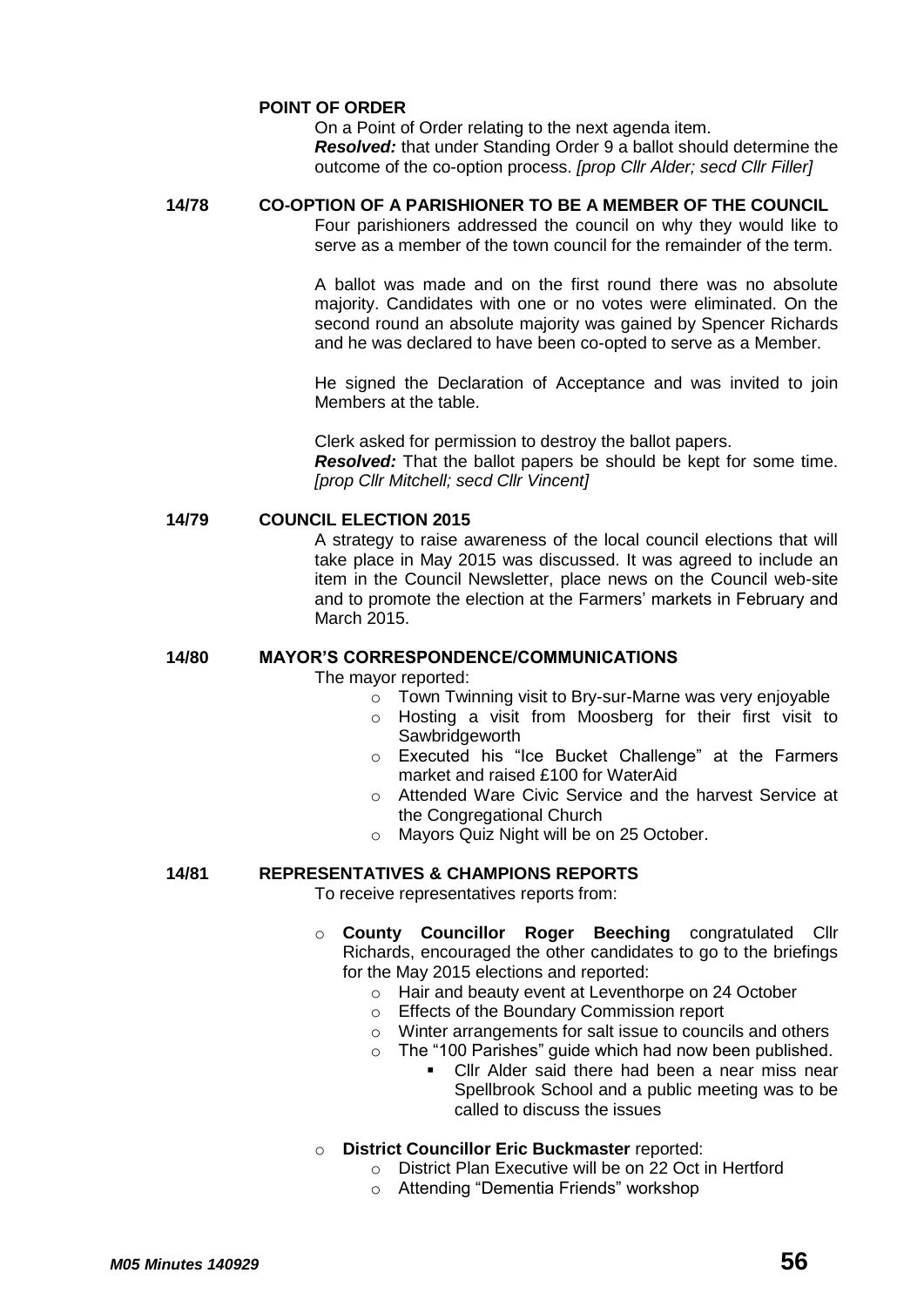- o Attended a Healthwatch Hertfordshire meeting on th4e launch if the GP access report.
- o **District Councillor Will Mortimer** had nothing to report.
- o **Hertfordshire Police PC Russell Jones** were not present.:

## o **Rivers Heritage Site and Orchard Cllr E Buckmaster** reported:

- o Apple day on 11 October
- o Village Network meeting at SMH on 09 October

#### **14/82 CLERK'S REPORT**

Received and noted the Clerks Report:

Annual Audit of Accounts. We have received an unqualified audit of the council's accounts for the year 2013/14.

Staff Arrangements We currently have two members of staff on sick leave. Lisa Dale, recovering from an operation and Gill Abbott who will be away until November. Other members of staff are being redeployed to cover the absences.

Farmer's Market The September market was attended by 650. We are going to test whether the Heart Radio campaign was effective by reinstating a smaller campaign for the remainder of the market year at a cost of £1,200. This will be paid for by the small anticipated surplus on market trading over the same period.

Bell Street CCTV The installation is now complete and the images being recorded are well up to expectations. Chief Inspector Gerry McDonald and Inspector Chis Hunt visited the installation on 18 September and were very complementary. We are considering further co-operation with the police and the police and crime commissioner on publicising our relationship as a model for other areas in Hertfordshire to follow. Quotes for installation at Bullfields and the memorial Hall were being obtained by the respective managers.

Bell Street Conveniences We still await the promised SLA from EHDC which is the precursor to further progress by them to release funds for the project. It is now five months since this was promised. We continue to receive complaints from the public about the poor state of the present facility. Cllr Buckmaster will progress the project at EHDC.

Town Green There has been no further interaction with EHDC on this project since last month.

#### **14/83 TOWN SIGN**

The Clerk presented a full report on Members' preference for the town sign. Members asked for further clarification on the design of the lettering on the two sides of the sign.

*Resolved:* to proceed with the preferred design at a cost of £6,000, of which £5,000 is to come from the Town Centre Enhancement Grant by East Herts District Council. *[prop Cllr Alder; secd Cllr Coysten]*